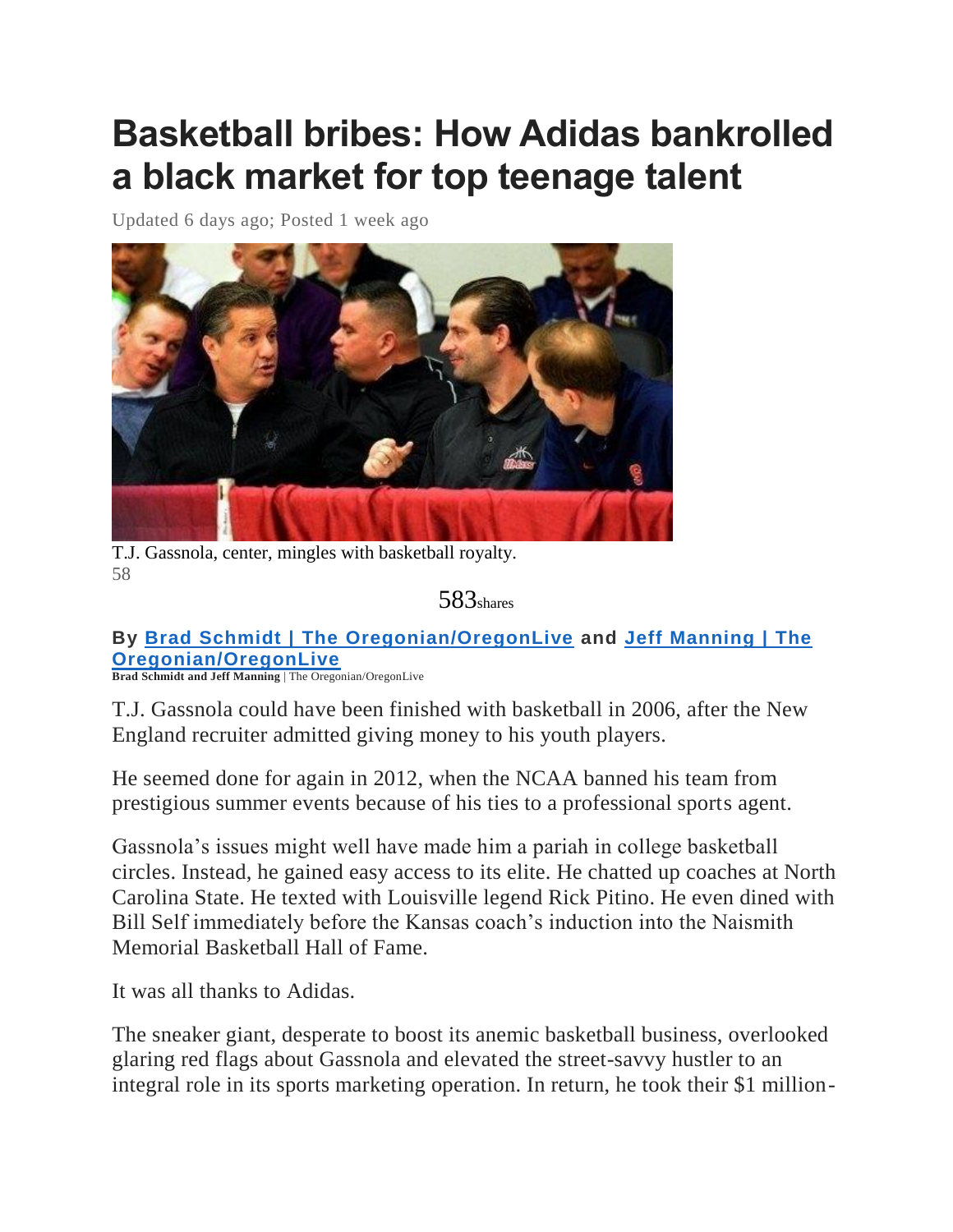plus as a do-anything bagman in the shoe war against Nike and Under Armour. He funneled at least \$150,000 to the families of sought-after recruits to entice those players to join Adidas-sponsored grassroots or college teams, he testified.

That secret deal-making came into clear view amid an unprecedented two-year FBI investigation and federal trial that criminalized corruption within college basketball. Prosecutors argued that paying families didn't simply violate amateurism rules but constituted fraud against the universities that unknowingly awarded scholarships to ineligible players.

Gassnola, 47, became one of the government's star witnesses, cutting a plea deal and agreeing to testify against his friend and former boss at Adidas, marketer Jim Gatto, Adidas consultant Merl Code and aspiring agent Christian Dawkins. Federal prosecutors won felony fraud convictions against all three men in October.

Adidas, which built its North American headquarters in Portland, has never been formally accused of wrongdoing. But the case raises a singular question: How could a handful of company insiders orchestrate a sweeping pay-to-play scandal, using Adidas money in an effort to secure talent for the Adidas brand, without meaningful financial oversight or approval by Adidas leadership?

An examination by The Oregonian/OregonLive of more than 1,500 pages of witness testimony, wiretaps, financial records and other documents released by prosecutors provides the most detailed window to date into this basketball subculture at Adidas. Gassnola counted himself among a cadre of foot-soldiers deployed to carry out covert operations for the Three Stripes brand, greasing families of marquee prospects with envelopes stuffed full of Adidas' cash.

Gassnola's illicit payments on behalf of the company have been linked to five players, including two who became top picks in the NBA Draft. He even played a bit part in a \$100,000 scheme to ensure a star recruit landed at Adidas-backed Louisville instead of the University of Oregon, which is sponsored by Nike.

The case paints an unsavory portrait of a multinational corporation that rubberstamped scores of sham invoices in an ambitious attempt to align its brand with the best basketball players in America. Internal documents, presented as evidence during the criminal trial, exposed a paper trail that seemingly should have set off alarms at Adidas.

Gassnola alone might have raised questions. In February 2015, Adidas re-signed his grassroots program for high school all-stars, the New England Playaz, to an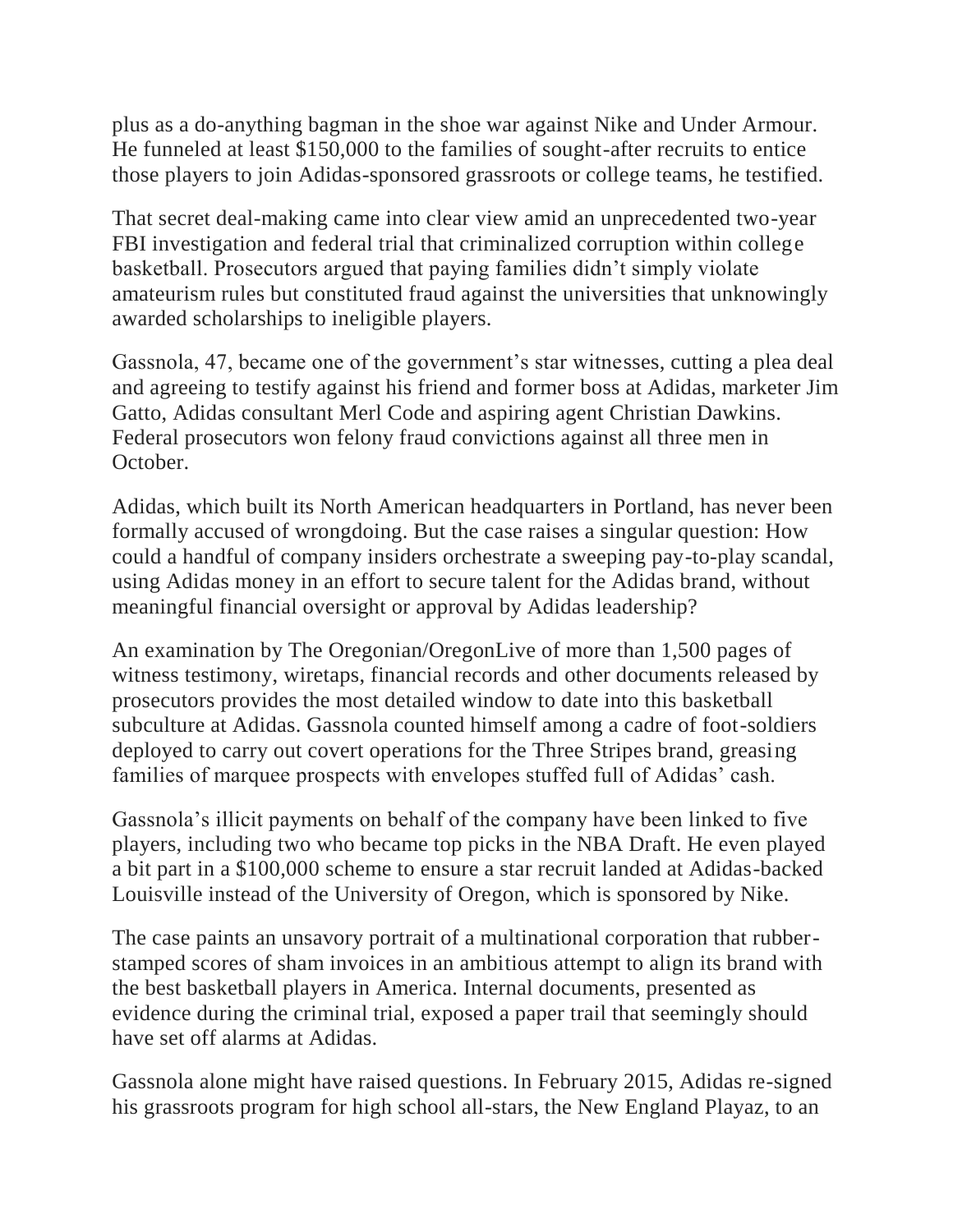exclusive deal that provided as much as \$65,000 annually for travel costs. He collected an additional \$75,000 a year as an outside consultant, although he testified that Adidas didn't provide him a written contract or any tax documents.

Yet over the same two years, Adidas paid Gassnola and the New England Playaz more than \$1 million, according to company documents obtained by prosecutors. That's more than seven times the amount detailed in Gassnola's official team contract, and nearly as much as the base salary of Adidas's chief financial officer in Germany.

What's more, Adidas today remains reliant on some of the same people who operated alongside Gassnola. In what amounted to a prosecutorial smoking gun, authorities last fall disclosed an internal Adidas email from 2015 that referenced a secretive scheme. Eight Adidas employees and consultants received the email, which called for documenting facetime with prospects to help justify expenses. But they were told "please don't include any confidential 'Black Opp's' information," a phrase that Gassnola testified meant paying players.

Two people Gassnola identified at trial as members of the black ops team are still involved with prestigious grassroots programs for Adidas. He listed a sports marketer as another member who, as recently as November, posted a photo of himself and Portland Trail Blazer Damian Lillard on social media promoting Adidas. Lillard is one of only four NBA players with a signature shoe line made by the company.

Adidas from the outset has denied any knowledge of wrongdoing. In fall 2017, it hired attorneys from Debevoise & Plimpton in New York City to conduct an internal investigation. Among other things, the inquiry included interviews with some employees and consultants, plus an examination of related phone and computer records.

Adidas has declined requests to discuss its findings with The Oregonian/OregonLive and would not answer written questions. In a statement, the company said it upholds strict compliance standards "to identify potential red flags and to address them quickly."

"As soon as we learned about the allegations more than a year ago, we engaged outside counsel to conduct a thorough investigation of our grassroots and college basketball programs, placed two individuals on administrative leave and terminated any consulting relationships related to the allegations," a company spokeswoman said.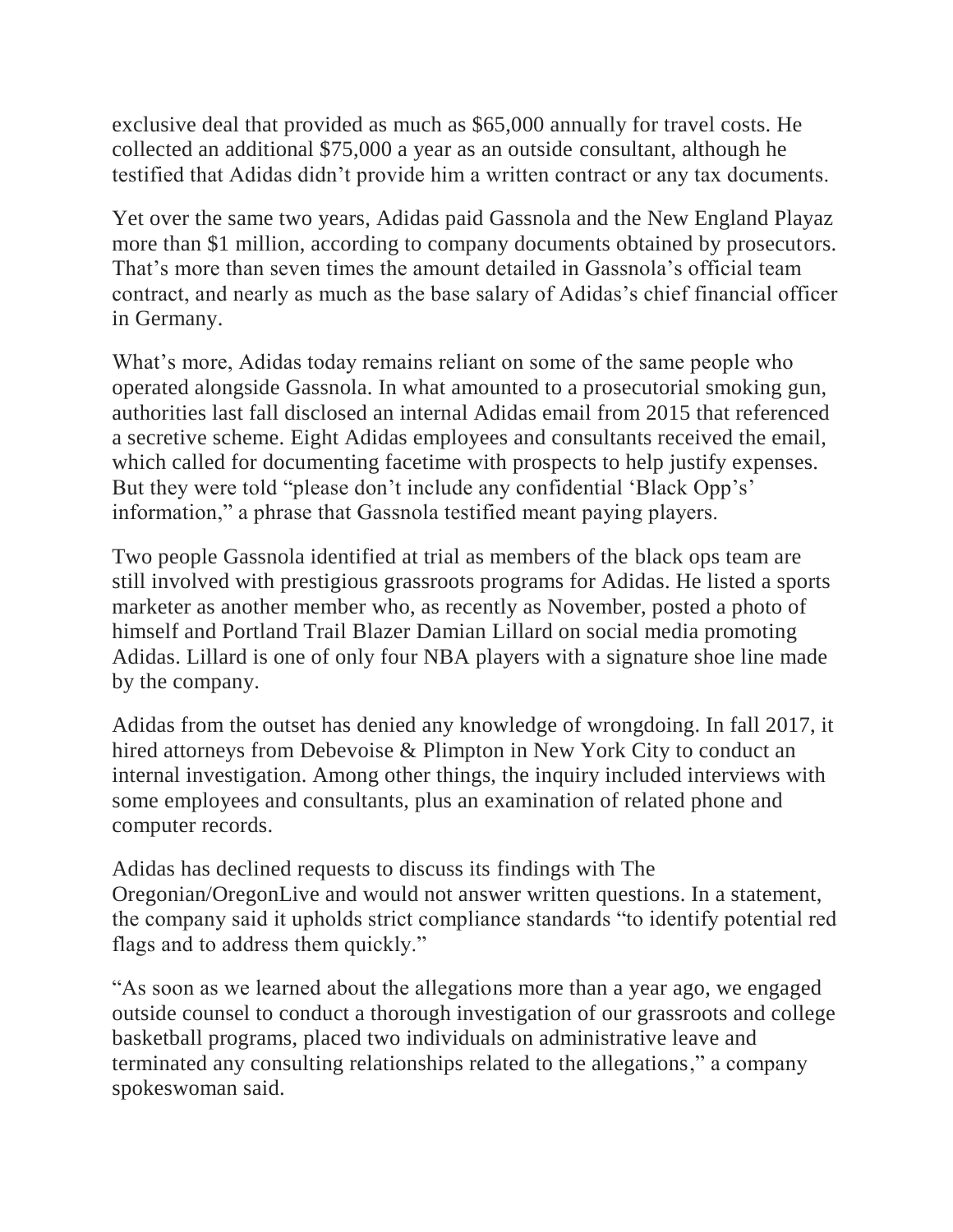"We continue strengthening our internal processes and controls, and remain committed to ethical and fair business practices."

One basketball insider, with direct knowledge of Adidas' operation, questions whether the company has gone far enough in examining a system that enabled corruption.

"What did Adidas know, what is Adidas doing to change it, and what has Adidas done since to make sure something like that never happens again?" said the person, who declined to speak on the record for fear of being blackballed in the industry.

And Adidas isn't completely out of the crosshairs. Brian Bowen II, the highschool star whose recruitment was a bedrock component of the federal criminal case, filed a civil lawsuit against the company in November, accusing it of racketeering. The scandal upended Bowen's basketball career; he never played a college game or fulfilled his dream of reaching the NBA.

Bowen's attorney, Mullins McLeod, said Adidas needs to be held accountable.

"We didn't file this lawsuit to have a conversation with Adidas," he said. "We filed it to right a wrong. I'm in it regardless of how long it takes and how much it costs."

## **BRAND LOYALTY**

Thomas J. Gassnola was not afraid to break the rules – not in his personal life or in his quest to help Adidas stay relevant in the \$900 million basketball shoe market dominated by its Oregon-based rival, Nike.

Gassnola worked in nightclubs, real estate and the auto industry before making a name for himself in basketball. In 2004, he started his own club travel team, the New England Playaz, stacking it with high-school basketball all-stars.

Adidas swiftly signed on as a team sponsor.

Brash and cocksure, the 6-foot-6 Gassnola played by his own rules. The Boston Globe in 2006 reported that Gassnola had been convicted of assault, receiving stolen property, issuing a false check and petty larceny. The newspaper also reported that Gassnola acknowledged giving small amounts of cash to his players for things unrelated to basketball competition, a potential violation of college amateurism rules.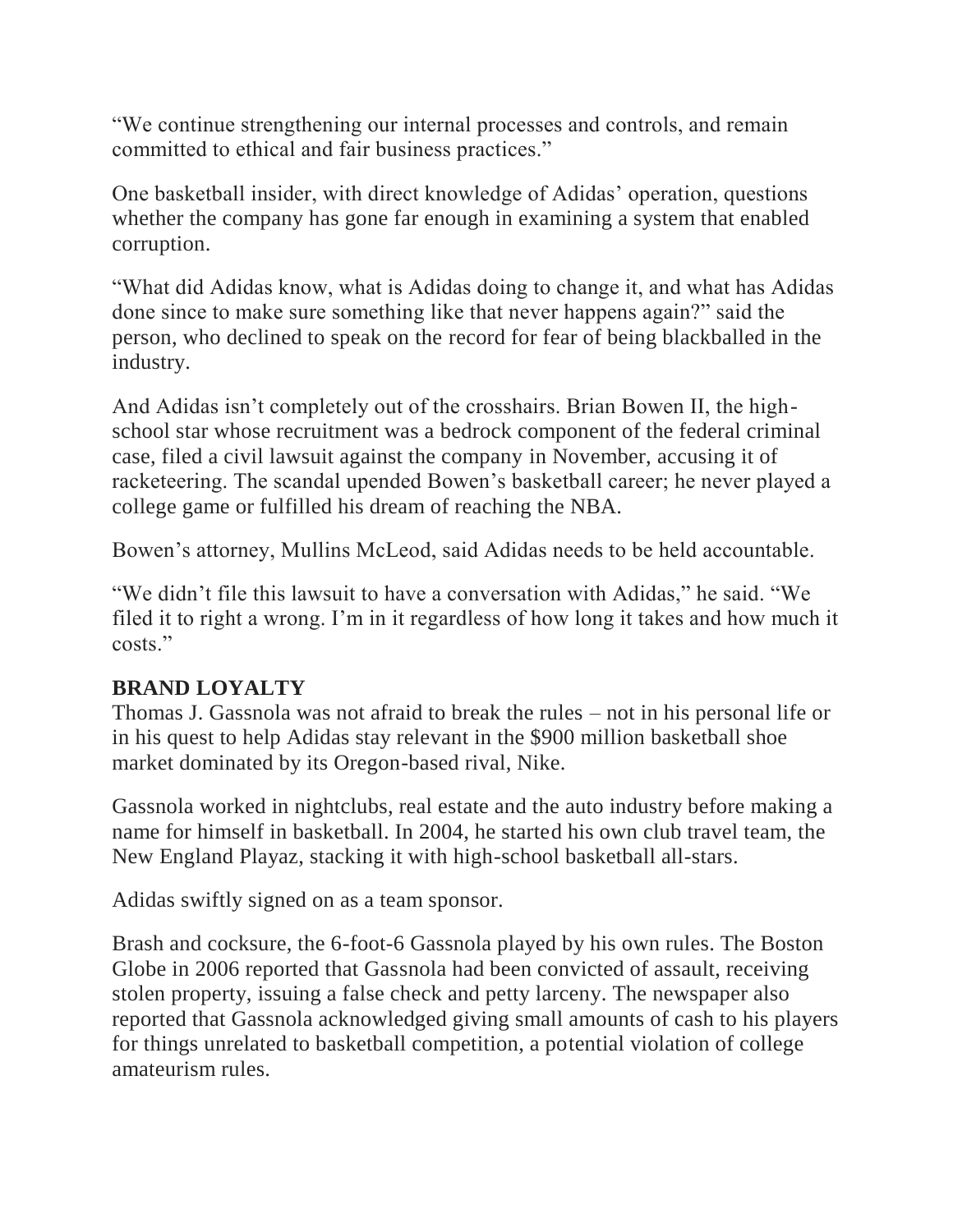"Do I wire a kid \$40 so he can get something to eat? You're damn right I do," Gassnola told the Globe. "I'm not leaving a kid on the side of the road who's got nothing at home."

Adidas didn't flinch. "They stayed loyal to me after that article," Gassnola testified during the federal trial.

The company remained steadfast in 2012, too, when the NCAA banned Gassnola's program from competing in high-profile summer tournaments after an email surfaced from a professional sports agent. Andy Miller complained that Gassnola and several other youth basketball administrators weren't doing enough to steer clients to Miller's agency. Gassnola testified that he successfully appealed the NCAA's decision.

Adidas did more than simply stand behind Gassnola in 2013. The company's grassroots director at the time, Jeff Robbins, didn't get along with him and refused to renew the Playaz's sponsorship deal, Gassnola told jurors. Robbins, who has since left Adidas, declined to comment for this article.

Yet rather than cut Gassnola, Adidas promoted him.

Gassnola's fortunes improved thanks to Gatto, Adidas' director of global basketball sports marketing. One of Gatto's main responsibilities was signing NBA players to wear the Three Stripes, Gassnola testified. Landing the next Michael Jordan or LeBron James could change the trajectory of Adidas' lagging brand.



Jim Gatto, an

Adidas marketing executive, was Gassnola's primary connection at Adidas.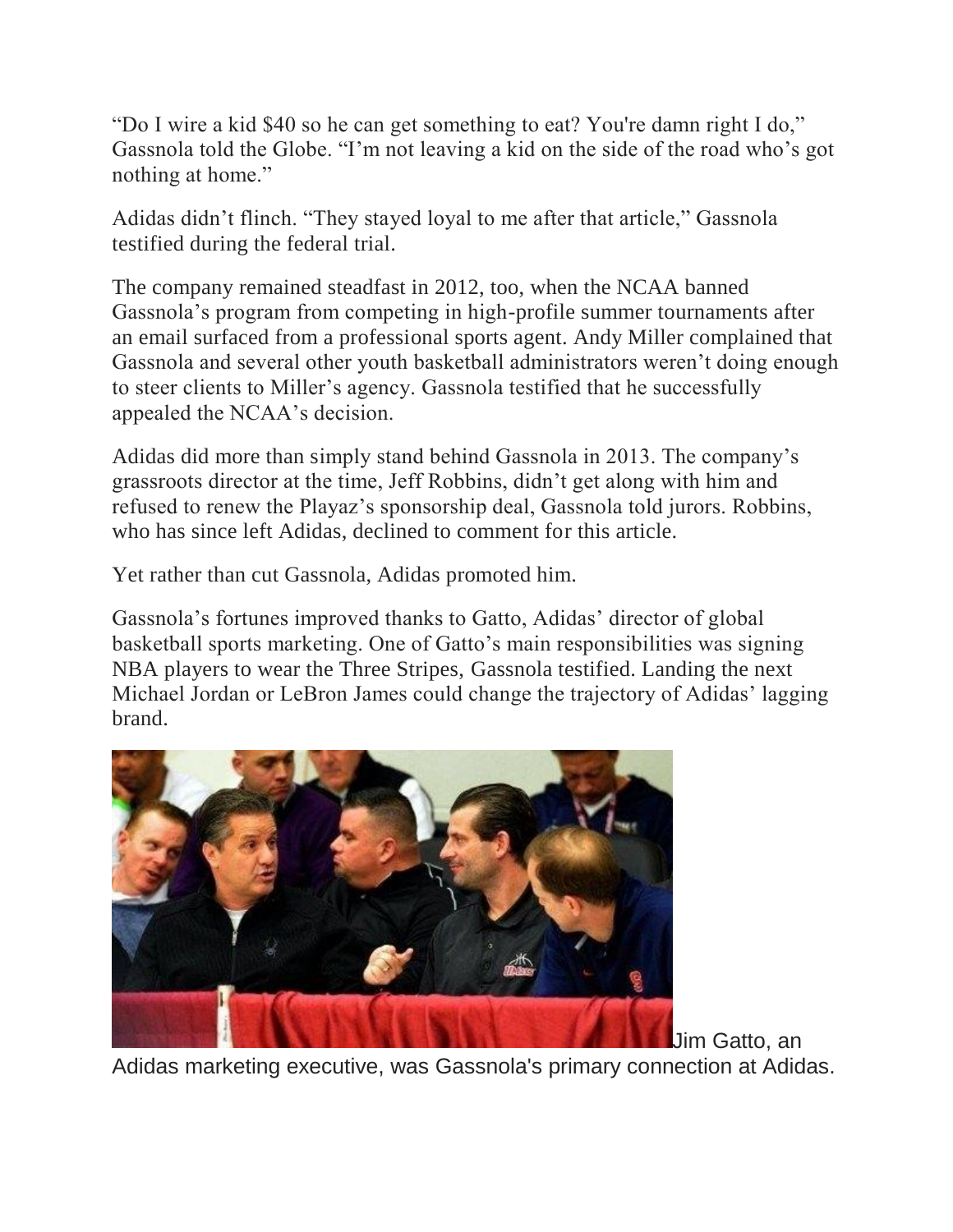He was convicted of fraud charges in October after Gassnola testified against him.

Gatto not only kept Gassnola's grassroots program afloat but hired him in 2013 to work as an outside consultant. Gassnola had forged personal relationships with high-profile coaches, sending more than 150 players to college on athletic scholarships, he testified, and Gatto wanted to tap into that network.

If everything worked, Adidas would help coaches at Adidas-sponsored schools identify and recruit high-school talent while having direct access to college players who might be stars-in-the-making.

Gassnola was assigned to basketball programs for Kansas, North Carolina State, Indiana and, for a time, Miami. Gassnola reveled in his new role for Adidas. He sent fawning text messages to the basketball elite, calling Kansas' head coach not by his name but instead "Hall of Famer."

"I viewed my job to make sure that the coaching staffs of the basketball teams were happy with us and the basketball marketing department," Gassnola testified.

Gassnola believed the other past of his job — as he made clear in dramatic testimony — was to buy off top talent to benefit Adidas.

## **NO FINANCIAL OVERSIGHT**

Adidas enabled the flow of money to players' families by green-lighting invoices from Gassnola, including payments tied to Billy Preston, a 6-foot-10 Kansas recruit.

The scheme began in October 2016 with a meeting at the Oread Hotel in Lawrence, Kansas, during a basketball recruiting event called Late Night in the Phog. Gassnola, there on behalf of Adidas, invited Preston's mother to his room to discuss money, he testified.

Stop taking money from other people, Gassnola recalled telling her. "Just come to me, and I'll take care of it."

Gassnola testified that he told Gatto about his plan to pay Preston's mom, and later specified that he would make an initial payment of \$30,000. Gatto approved that payment and all others, Gassnola told jurors.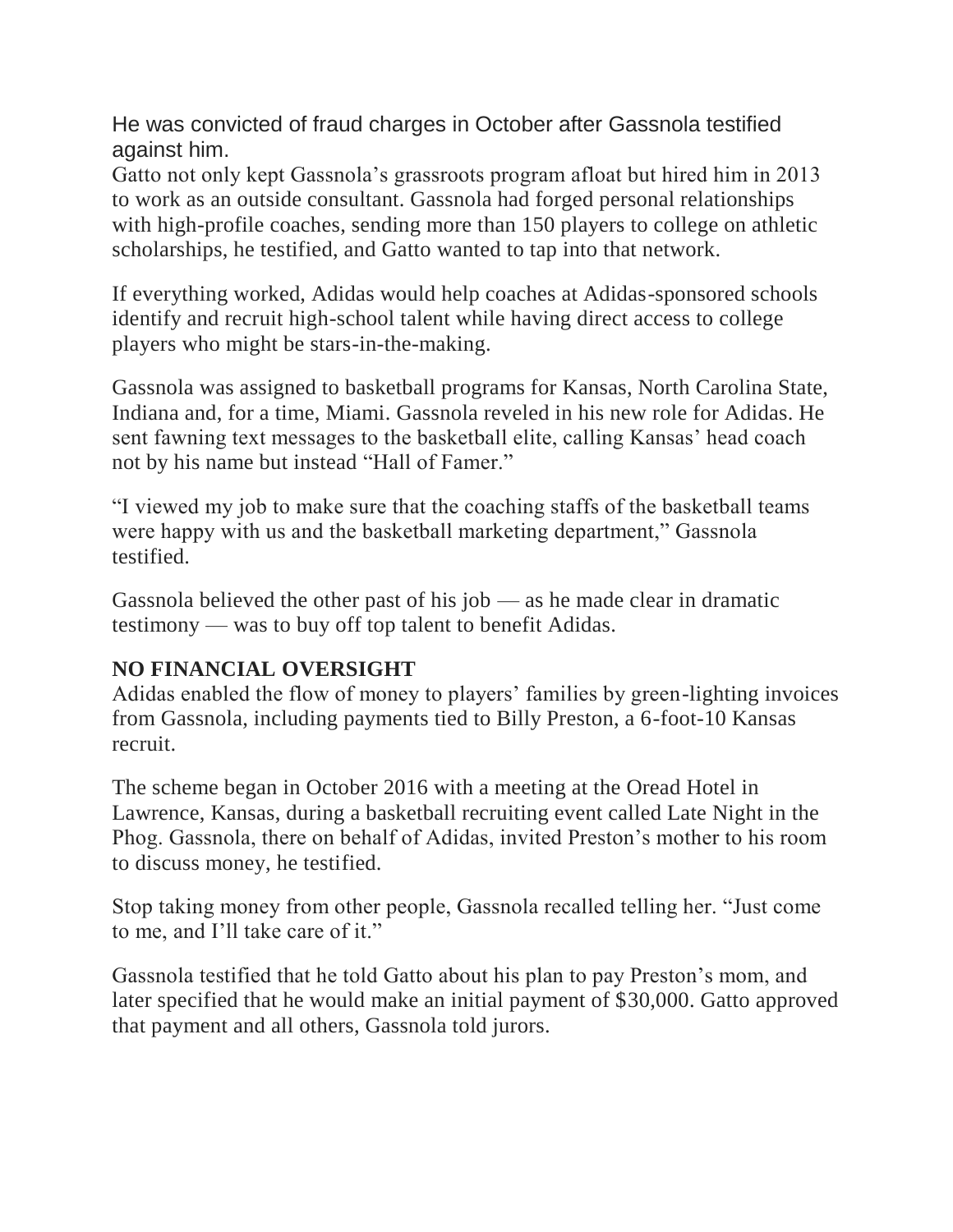Two weeks later, Gassnola submitted an invoice for a "Basketball Team Tournaments Fee" for \$50,000. No one at Adidas balked, even though tournament fees typically cost \$500 to \$1,000, Gassnola testified.

Gatto approved the invoice and handed it off to an administrative assistant, with the direction: "Please process for payment." Adidas deposited the money into Gassnola's account for the New England Playaz.

Gassnola then met Preston's mother at a hotel in New York City the first week of November. He handed her an envelope with \$30,000 cash from Adidas, he testified, then spent the remaining \$20,000 buying tickets to the Super Bowl and the college football championship game.

A few weeks later, on Nov. 18, Preston publicly announced his commitment to Kansas.

More money from Adidas followed.

Gassnola submitted a \$90,000 invoice to Gatto in January 2017, this time for a consultant fee and travel and expenses for the first quarter.

Gatto approved it and once again directed an administrative assistant to process the payment. Adidas deposited the money, and Gassnola promptly withdrew a portion, \$27,500.

Gassnola testified that he arranged a handoff inside his hotel room on the Las Vegas strip, where he was staying for an annual Adidas event for administrators of grassroots basketball clubs. Gassnola said he gave Preston's mom \$20,000 cash and kept the remaining \$7,500 for gambling and shopping.

Such perks were apparently commonplace for Gassnola. He testified that Gatto told him to keep expenses in check. But Gassnola said he didn't listen, insisting to "stay in nice hotels, fly first class, rent nice cars."

Gassnola said Gatto told him to submit itemized receipts. He didn't.

"He would reprimand me," testified Gassnola, who reported \$200,000 to \$300,000 in annual expenses. "He would tell me, 'You can't do this, you have to do it a certain way.'"

Adidas kept the money flowing anyway.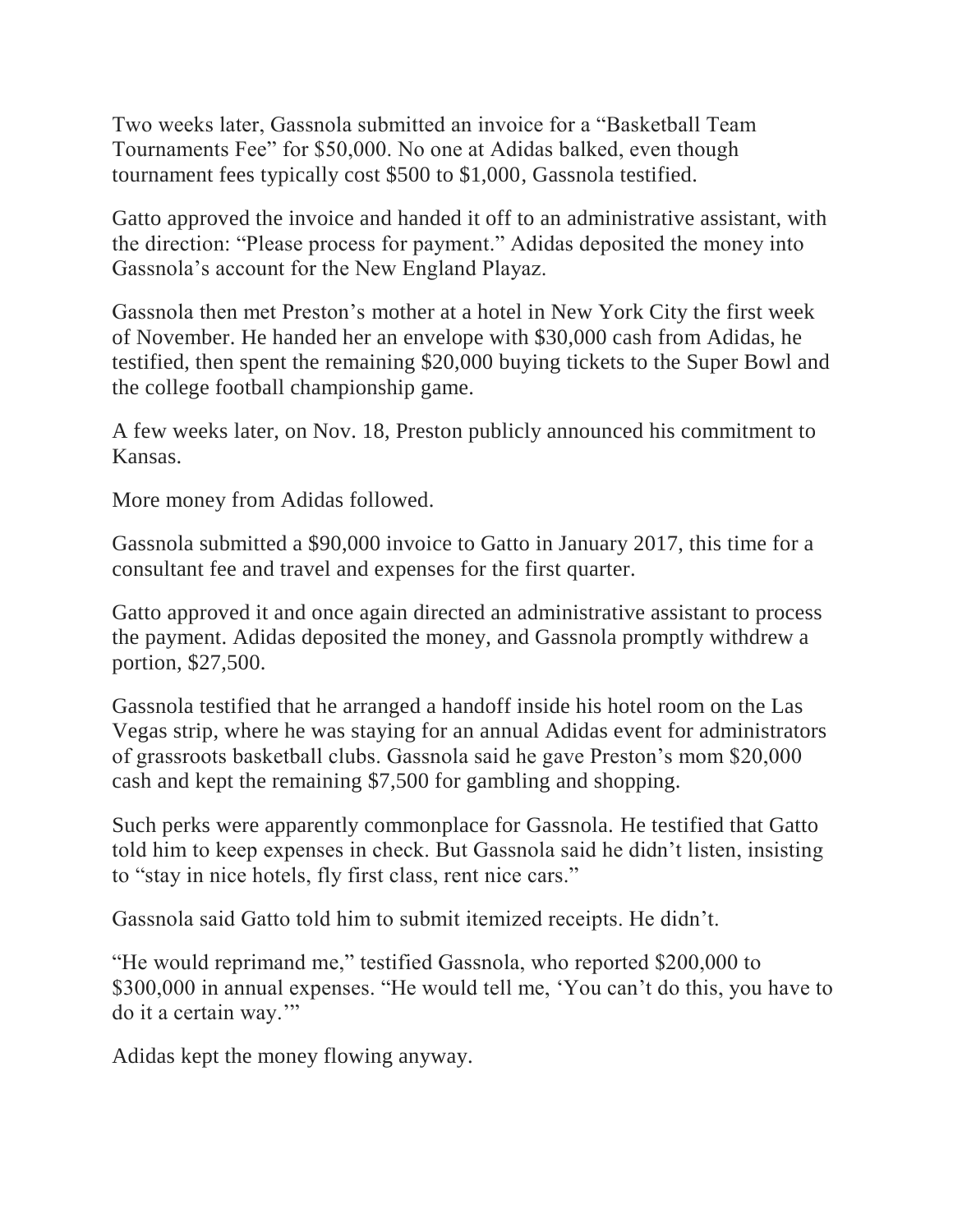Gassnola submitted a \$70,000 invoice to Gatto in May 2017 labeled "Tournament Activation/Fee."

Gatto approved the invoice and directed a staffer in the grassroots division to process the payment. Adidas deposited the money into Gassnola's account for the New England Playaz.

Gassnola soon wired \$15,000 to Preston's mom instead of arranging a cash handoff. "I got lazy," he testified. Gassnola testified that he paid \$90,000 total to Preston's family.

In all, Adidas issued 26 payments to Gassnola or Gassnola's New England Playaz over a two-year period ending in August 2017, according to records released by prosecutors. The sum: \$1,001,331.67.

Several top leaders at Adidas had knowledge about the size of some payments, records show. None has been accused of wrongdoing.

Gerald Adams, an Adidas finance director, was copied on two payment requests and had a role approving one invoice totaling \$151,500, documents show. Chris McGuire, senior director of U.S. sports marketing for Adidas, was listed by prosecutors as an "approver/budget manager" for payments to Gassnola's team totaling more than \$300,000. And Zion Armstrong, who is now the president of Adidas' North American operations, was listed by prosecutors as an "approver/budget manager" for a \$42,500 payment to Gassnola's team.

Neither Adams, McGuire nor Armstrong responded to requests for comment.

Michael Schachter, an attorney representing Gatto, called attention to Adidas' payments to Gassnola during closing arguments of the criminal case.

Schachter asked rhetorically whether Gatto's boss, Michael Ladinig, knew what Gatto was doing. Ladinig, who left the company and now works for a California maker of water sports equipment, declined to comment for this report. He has not been accused of wrongdoing.

Adidas handed Gatto a discretionary budget "with really no oversight," Gatto's attorney said. "Why do you think that was?"

## **OREGON CONNECTION**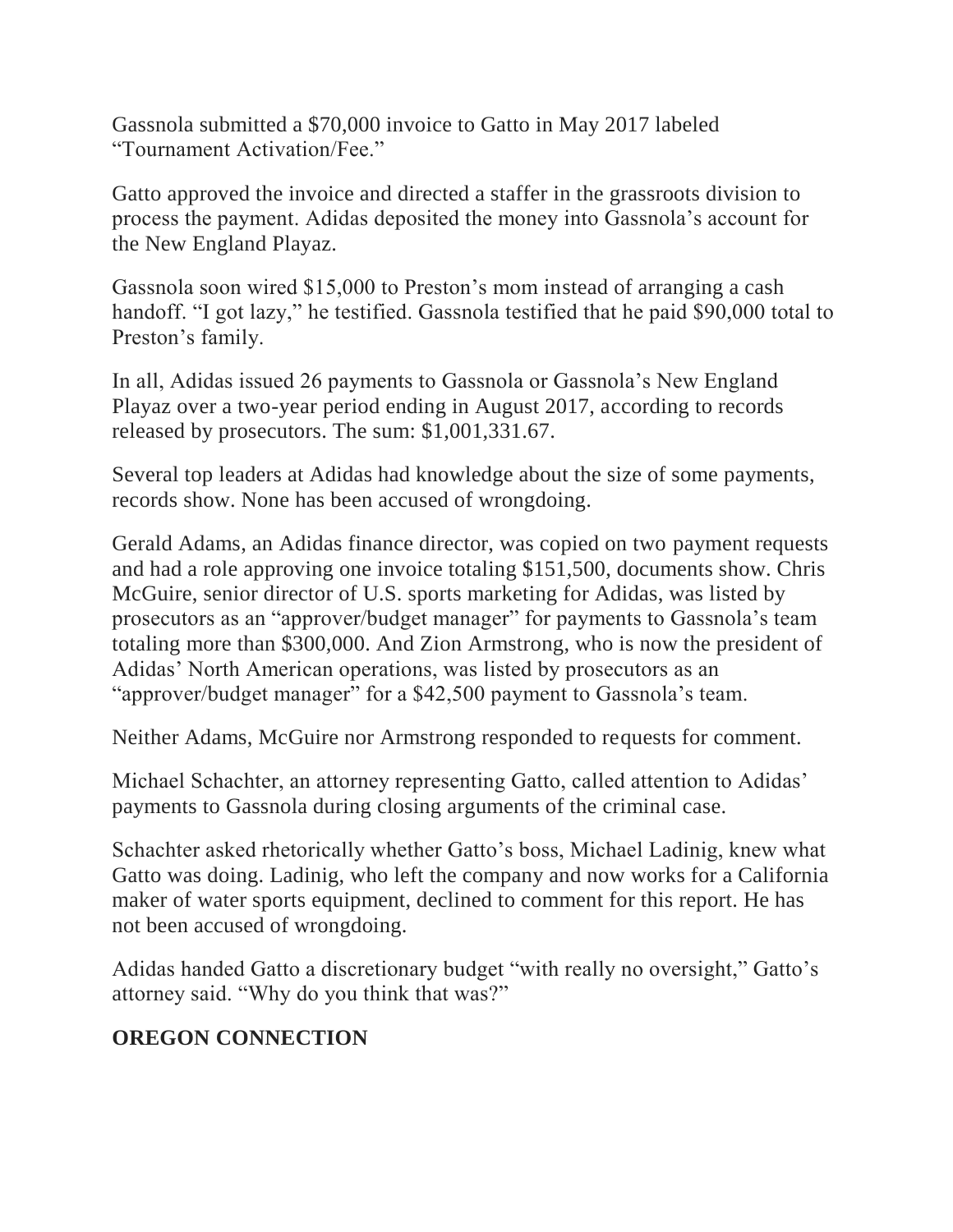Basketball insiders for Adidas separately schemed to keep a blue-chip prospect in the Adidas family and away from the Oregon Ducks, records and testimony from the trial show.

Bowen was a high school sophomore in Michigan when Adidas money began rolling in. Gassnola testified that he heard from Dawkins, the aspiring agent, in 2015 that Bowen's family wanted \$25,000 to send the star player to an Adidas grassroots team.

"I said I would get it done," Gassnola told jurors.

Gassnola testified that he sent \$7,000 to Dawkins or Bowen's father, placing the money in an envelope tucked inside a magazine. As for the remainder? "Chris Rivers at Adidas took care of the rest of it," Gassnola testified.

Rivers, director of grassroots basketball at the time, has not been accused of wrongdoing. But prosecutors presented evidence showing Rivers did send money to Bowen's father in May 2016.

Rivers wrote a \$2,000 check from his personal business in Wilsonville, In Your Eye Sports Inc., to Bowen's dad for "staff help," according to documents released by prosecutors. Bowen's father testified that he didn't do any work for Rivers. Rivers, who was placed on leave and no longer works for Adidas, did not respond to requests to comment for this story.

One year later, in May 2017, representatives for Adidas were working to place Bowen at an Adidas-sponsored college. This time, Bowen was considering playing for the Oregon Ducks.

Extremely late during the recruiting process, Dawkins texted an outside consultant for Adidas seeking advice. "Any adidas schools that make sense for Bowen?" Dawkins asked Code on May 18, 2017.

A few days later, Code texted Dawkins with an urgent message: "Don't send Bowen to Oregon!!! Call me"

Dawkins had been on the phone with an assistant basketball coach at Oregon, Tony Stubblefield, when the May 22 text came from Code, phone records show. Dawkins called immediately. Later that night, Dawkins called Gassnola.

A day later, Dawkins was texting directly with Pitino, the head coach at the Adidas-sponsored University of Louisville.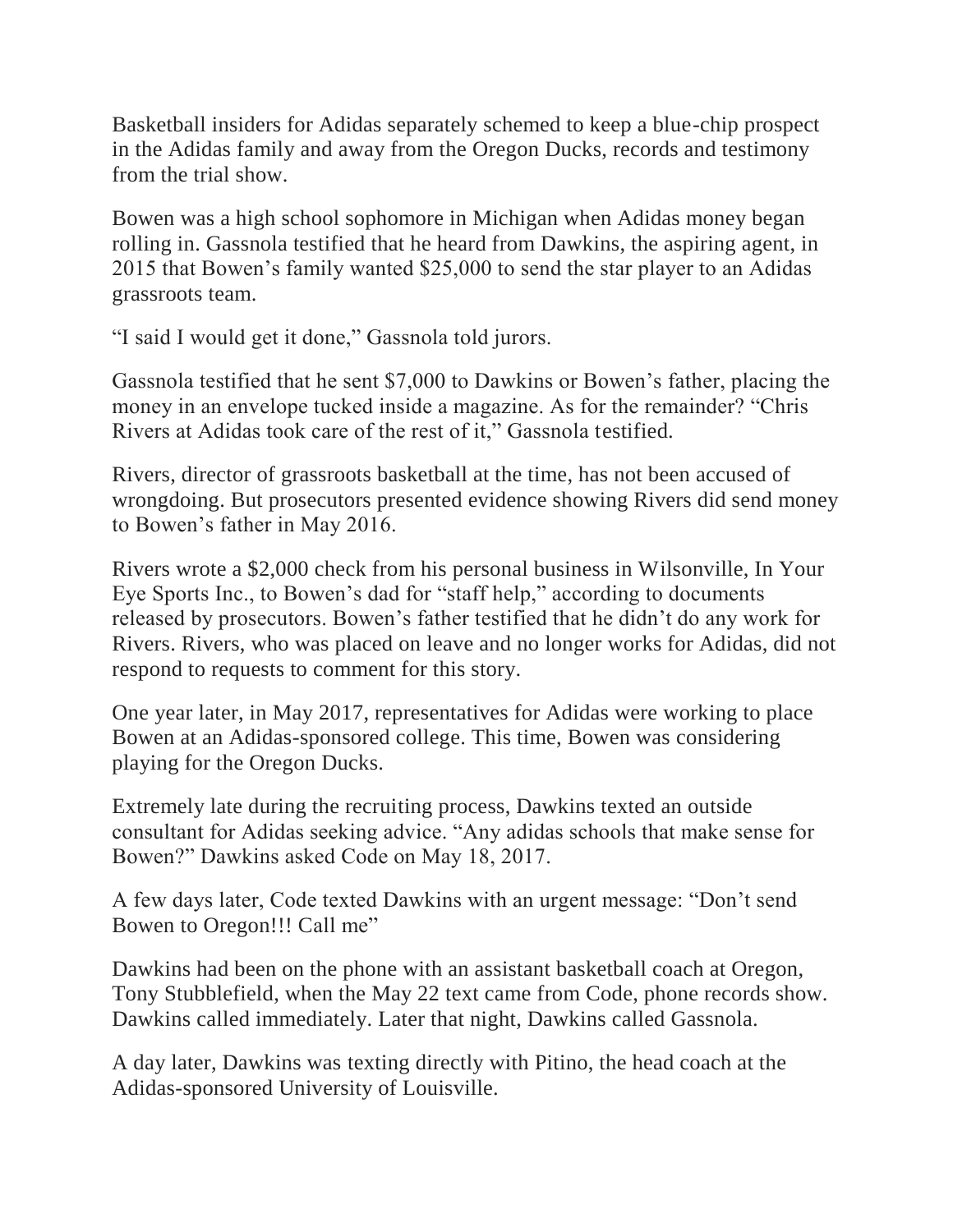"Would you have interest in Brian Bowen or are you done recruiting?" Dawkins asked in a text message.

"We would love to have him," responded Pitino, who lost his job in the scandal but has not been accused by prosecutors of wrongdoing.

Dawkins, Code, and Gatto worked over the next few days to finalize a deal. "I can hold Oregon off I'm pretty sure," Dawkins texted Code while payment details were being arranged.

Gassnola grew impatient, even though he wasn't directly involved. "Bowen needs to commit this evening," Gassnola texted Dawkins.

Bowen decided to attend Louisville instead of Oregon. Gatto agreed to pay \$100,000 from Adidas to Bowen's family, prosecutors proved. Bowen never knew about the scheme, the player's father testified.

But this time, Gassnola testified, Gatto decided to funnel Adidas' money through Code instead of Gassnola.

"He said, 'There's enough going through your account. Let's just do it this way."

#### **'BLACK OPP'S'**

Adidas continues to rely on some of the same basketball insiders whom Gassnola identified as operating alongside him.

During last fall's trial, prosecutors disclosed a 2015 email written by Rivers, Adidas' former grassroots director. The email went to eight Adidas employees or contractors, including Gassnola and Gatto, under the subject line: "adidas Soul Patrol aka BlackOpp's Update #1"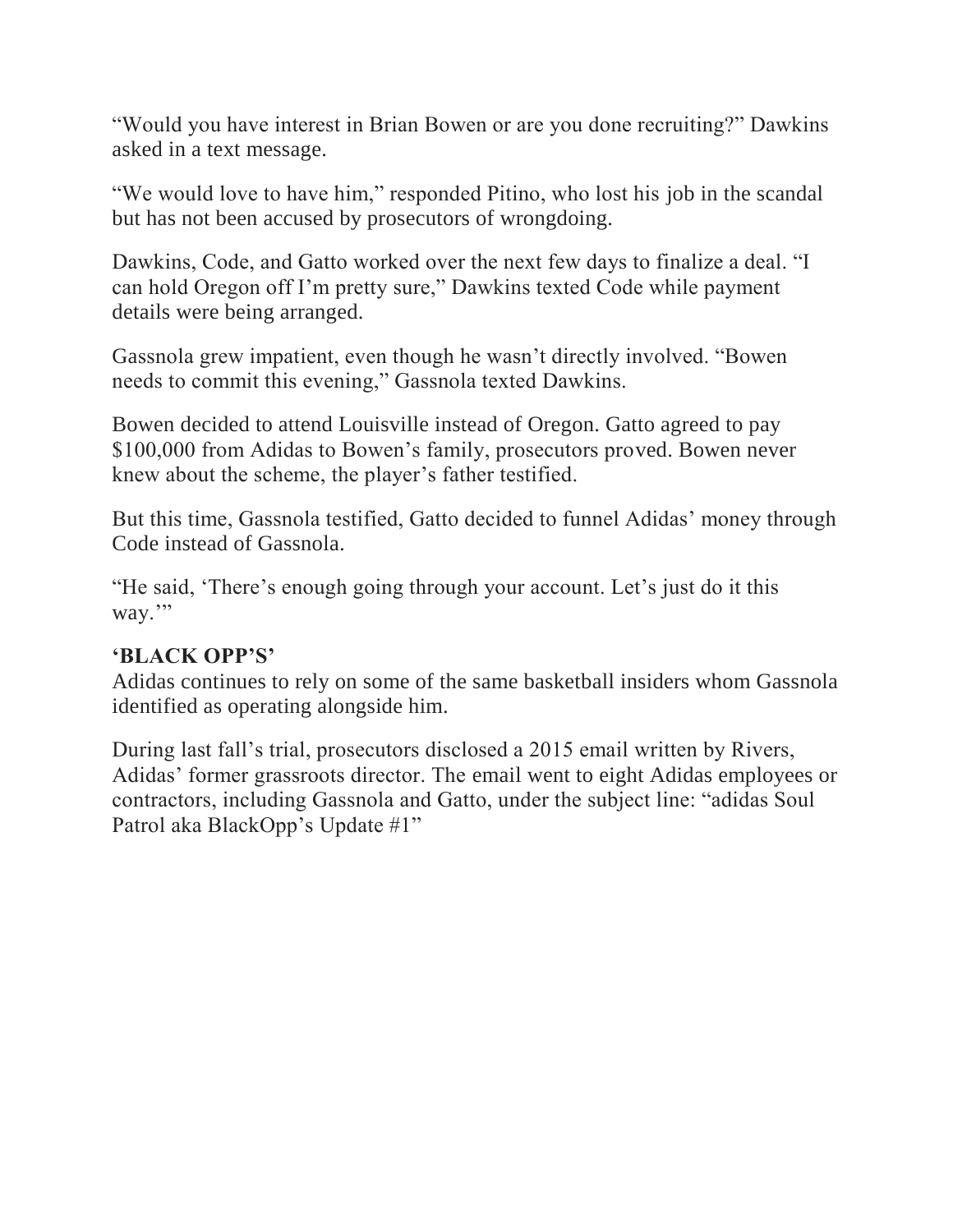

The Adidas "black opp's" team was led by a team that worked out of Adidas North America's Portland headquarters.

Rivers instructed email recipients to do a better job of documenting for him and Gatto any expenses or meetings that would help Adidas sign an NBA prospect. But, using quotation marks, Rivers told them not to document any "confidential 'Black Opp's' information."

Gassnola filled in the blanks for jurors.

What is "confidential 'Black Opp's information?' Payments to players and families of players," Gassnola testified.

Was there a "Black Opp's" group at Adidas? "Yes."

Who did that group refer to? "Other people on this email that were in basketball sports marketing," Gassnola testified.

A source with knowledge of Adidas' business disputed Gassnola's characterizations, saying "confidential 'Black Opp's' information" was a more nuanced term. To some, the source said, it meant paying for meals, rental cars, flights or providing apparel, which could represent a potential violation of amateurism rules but is less salacious than plying families with cash.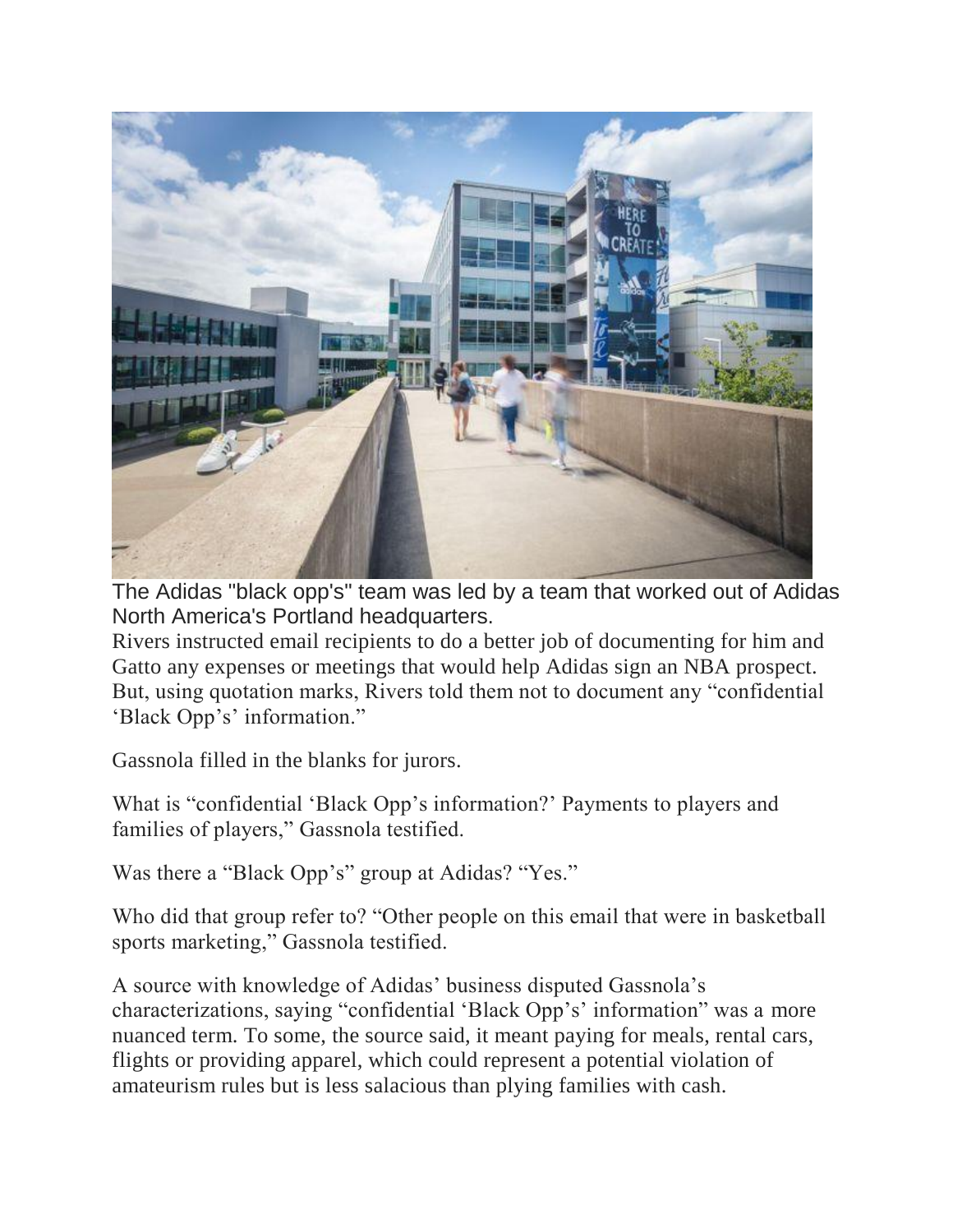Whatever the case, Gassnola was unequivocal about why he was making "Black Opp's" payments to benefit Adidas.

"These players were either part of our grassroots circuit, we wanted them on our grassroots circuit, they were going to our universities or in the process of going to our universities," he testified.

#### **NO IMPACT**

The prospects for Adidas are looking up even as the men directly involved in the pay-to-play scandal face an uncertain future.

Gassnola's day of reckoning was originally supposed to be Friday. But the sentencing was delayed and has not been rescheduled, according to Justice Department spokesman James Margolin.

Gatto, Code and Dawkins are set for sentencing March 5. They each face a maximum penalty of several decades in prison, although a sentence of several years is more likely. Dawkins and Code also face a second trial April 22 for their alleged roles bribing college coaches.

Bowen, the recruit who was at the center of the federal criminal case, is now playing for a professional basketball team in Australia. He's averaging 6 points per game.

The basketball scandal hasn't hurt Adidas' bottom line.

Kasper Rorsted, chief executive for Adidas AG in Germany, spent all of 55 seconds addressing the scandal with stock analysts in the initial aftermath of the allegations and arrests in 2017.

Basketball represented just 1 percent of Adidas' revenue in the United States, Rorsted explained.

"So, while the allegations are serious, and we take them serious," he said at the time, "we do not expect them to have any business impact."

Rorsted was right. Adidas' stock is now trading at more than \$114 per share, an increase of about 12 percent.

Brad Schmidt and Jeff Manning

[bschmidt@oregonian.com](mailto:bschmidt@oregonian.com) 503-294-7628